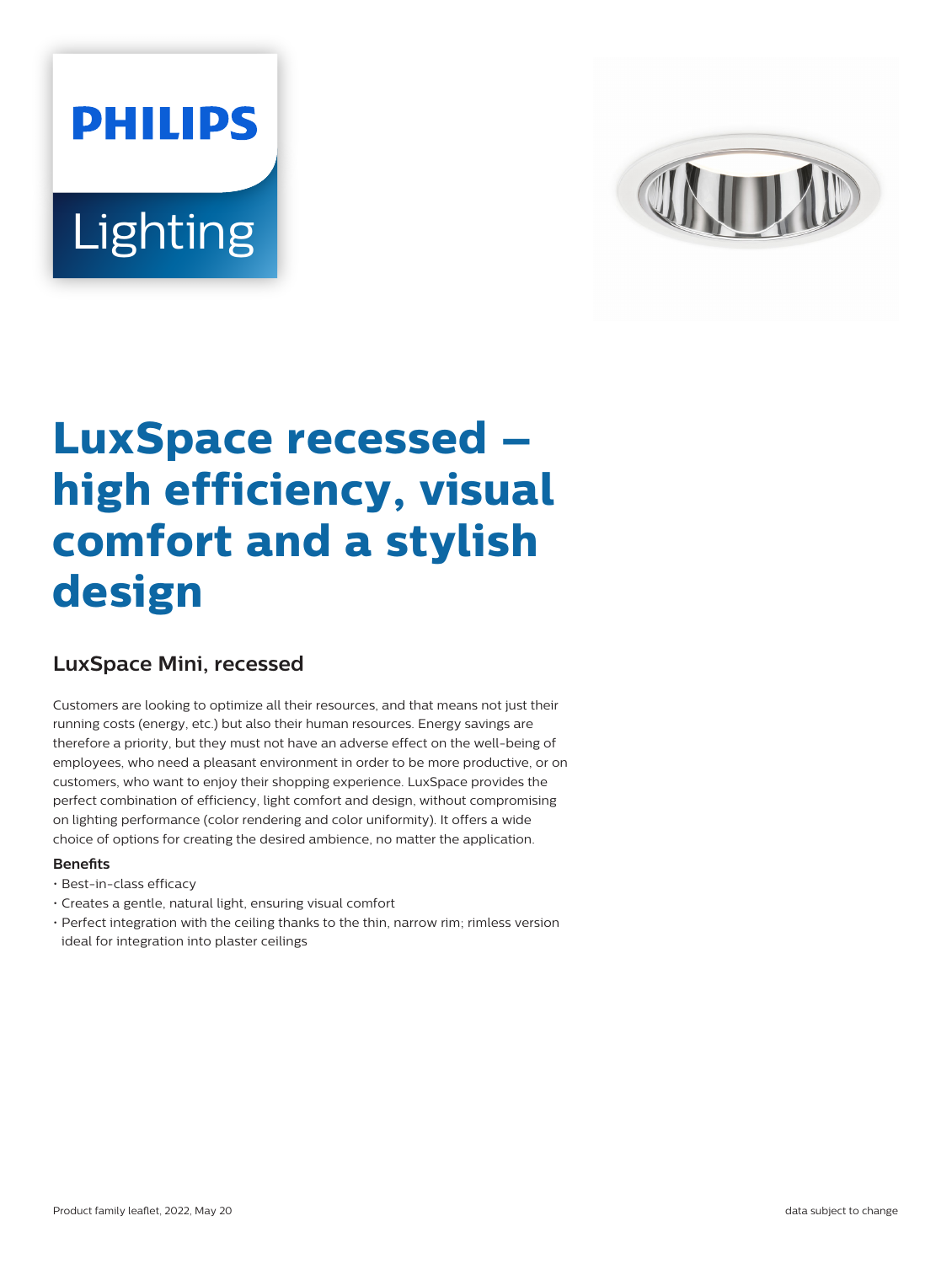#### **Features**

- Choice of four optics: high-gloss, facetted, matt and white
- Heights: deep (up to UGR 19), low (up to UGR 22)
- Rim colors: high-gloss metalized, white (RAL9010), grey, black (RAL9004) as standard (any other RAL color possible upon request)
- Rimless version available
- Surface-mounted version available
- Compliant for central emergency lighting with DC
- Multiple additional options: PG and PGO (IP54 front face), emergency lighting (single battery 3 hours), suspended deco glasses, through-wiring

#### **Application**

- Offices
- Retail
- Hospitals
- Hotels
- Airports

#### **Specifications**

| <b>Type</b>                                                | DN560B (low height recessed version)        | <b>Mains voltage</b> | 230 or 240 V / 50-60 Hz                                          |  |
|------------------------------------------------------------|---------------------------------------------|----------------------|------------------------------------------------------------------|--|
|                                                            | DN561B (deep recessed version)              | Dimming              | DALI dimming possible (PSED-E)                                   |  |
| Ceiling type                                               | Plaster (board) ceiling                     | Options              | Emergency lighting 3 hours (EL3)                                 |  |
| Light source                                               | Non replaceable LED module                  |                      | Protection glass (PG or PGO, IP54 front face)                    |  |
| Power                                                      | 8 or 11.2 W (depending on configuration)    | Through-wiring       |                                                                  |  |
| <b>Luminous flux</b>                                       | 780 to 1200 lm (depending on configuration) |                      | Rimless version for plaster ceiling                              |  |
| <b>Correlated Color</b>                                    | 2700, 3000 or 4000 K                        |                      | Suspended glasses: opal (SG-O), frosted circle (SG-FRC) and      |  |
| Temperature                                                |                                             |                      | frosted halo ring (SG-HR-FR)                                     |  |
| <b>Color Rendering Index</b>                               | > 80                                        |                      | External or plug-in 3-pole Wieland/Adels connector               |  |
|                                                            | 90 (available in 3000 K)                    | <b>Material</b>      | Housing and rim: aluminum                                        |  |
| <b>Median useful life</b>                                  | 70,000 hours                                |                      | Reflector: plastic, aluminum coated (for high-gloss and facetted |  |
| <b>L70B50</b>                                              |                                             |                      | optics)                                                          |  |
| <b>Median useful life</b>                                  | 50,000 hours                                | Color                | Rim: white (RAL 9010), grey (similar to RAL 9006), black (RAL    |  |
| <b>L80B50</b>                                              |                                             |                      | 9005) or high-gloss metalized                                    |  |
| Median useful life                                         | 25,000 hours                                | Optic                | High-gloss mirror (C)                                            |  |
| L90B50                                                     |                                             |                      | Matt mirror (M)                                                  |  |
| Average ambient                                            | 25 °C                                       |                      | Facetted reflector (F)                                           |  |
| temperature                                                |                                             |                      | White reflector (WR)                                             |  |
| <b>Operating temperature</b> $+10$ to $+40$ <sup>o</sup> C |                                             | Connection           | Push-in connector or with pull relief                            |  |
| range                                                      |                                             | <b>Installation</b>  | Fixation by means of spring fasteners                            |  |
| <b>Driver</b>                                              | Separate                                    | Remarks              | External driver included                                         |  |
|                                                            |                                             |                      |                                                                  |  |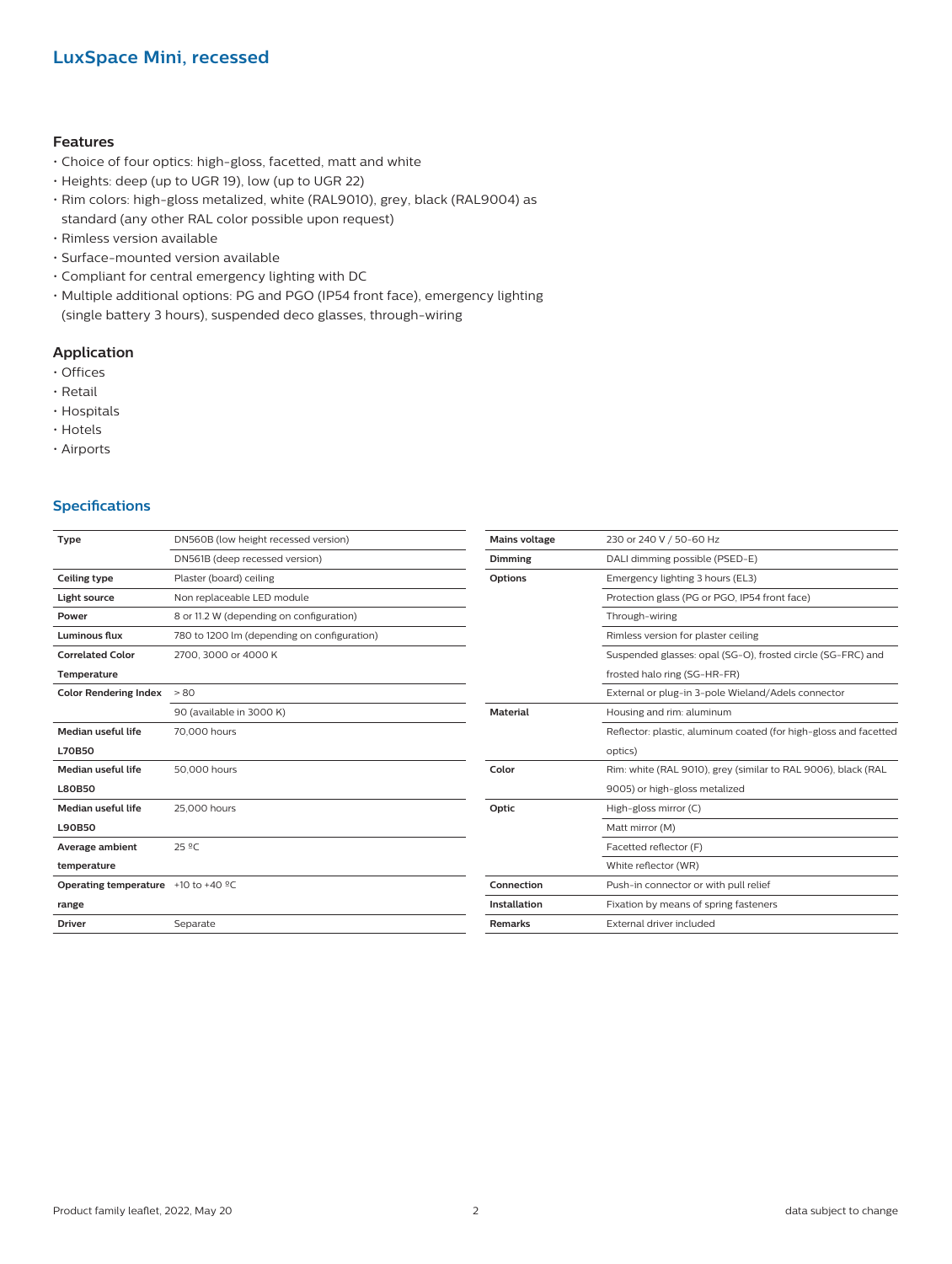#### **Versions**



**LuxSpace2 Mini Low height recessed - LED Module, system flux 1200 lm**

> ł, J. í, í, í, í, J. í,

> í, J. í, J.



**LuxSpace2 Mini Deeprecessed - LED Module, system flux 1200 lm**

| <b>Application Conditions</b>              |                      |
|--------------------------------------------|----------------------|
| Ambient temperature range                  | +10 to +25 °C        |
| Suitable for random switching              | Yes                  |
|                                            |                      |
| <b>Approval and Application</b>            |                      |
| Mech. impact protection code               | IK <sub>02</sub>     |
|                                            |                      |
| <b>Operating and Electrical</b>            |                      |
| <b>Input Voltage</b>                       | 220 to 240 V         |
|                                            |                      |
| <b>General Information</b>                 |                      |
| <b>CF</b> mark                             | CF mark              |
| <b>Protection class IEC</b>                | Safety class II (II) |
| <b>Driver included</b>                     | Yes                  |
| <b>ENEC mark</b>                           | <b>ENEC</b> mark     |
| <b>Flammability mark</b>                   | F                    |
| <b>Glow-wire test</b>                      | 850/5                |
| Light source replaceable                   | No                   |
| Number of gear units                       | 1 unit               |
| Optic type                                 | $\subset$            |
|                                            |                      |
| <b>Initial Performance (IEC Compliant)</b> |                      |
| Init. Colour rendering index               | >80                  |
| Luminous flux tolerance                    | $+/-10%$             |
|                                            |                      |
| <b>Mechanical and Housing</b>              |                      |
| Colour                                     | White RAL 9003       |
|                                            |                      |

| Order Code | <b>Full Product Name</b>         | <b>Maximum dimming level</b> |
|------------|----------------------------------|------------------------------|
| 97037600   | DN560B LED8S/840 PSU-E C WH      |                              |
| 97040600   | DN560B LED8S/830 DIA-VLC-E C WH  | $1\%$                        |
| 97044400   | DN560B LED12S/830 PSU-E C WH     |                              |
| 97045100   | DN560B LED12S/840 PSU-E C WH     |                              |
| 97046800   | DN560B LED12S/830 PSU-E C PG WH  |                              |
| 97047500   | DN560B LED12S/840 PSU-E C PG WH  |                              |
| 97053600   | DN560B LED12S/840 DIA-VLC-E C WH | 1%                           |
| 97056700   | DN560B LED20S/830 PSU-E C WH     |                              |
| 97038300   | DN561B LED8S/830 PSU-E C WH      |                              |
| 97039000   | DN561B LED8S/840 PSU-E C WH      |                              |
| 97048200   | DN561B LED12S/830 PSU-E C WH     |                              |
| 97049900   | DN561B LED12S/840 PSU-E C WH     |                              |
| 97055000   | DN561B LED12S/840 DIA-VLC-E C WH | 1%                           |

#### **Approval and Application**

| <b>Order Code</b> | <b>Full Product Name</b>         | Ingress protection code |
|-------------------|----------------------------------|-------------------------|
| 97037600          | DN560B LED8S/840 PSU-E C WH      | IP20                    |
| 97040600          | DN560B LED8S/830 DIA-VLC-E C WH  | IP20                    |
| 97044400          | DN560B LED12S/830 PSU-E C WH     | IP20                    |
| 97045100          | DN560B LED12S/840 PSU-E C WH     | IP20                    |
| 97046800          | DN560B LED12S/830 PSU-E C PG WH  | IP54/20                 |
| 97047500          | DN560B LED12S/840 PSU-E C PG WH  | IP54/20                 |
| 97053600          | DN560B LED12S/840 DIA-VLC-E C WH | IP20                    |

| <b>Full Product Name</b>         | Ingress protection code |
|----------------------------------|-------------------------|
| DN560B LED20S/830 PSU-E C WH     | IP20                    |
| DN561B LED8S/830 PSU-E C WH      | IP20                    |
| DN561B LED8S/840 PSU-E C WH      | IP20                    |
| DN561B LED12S/830 PSU-E C WH     | IP20                    |
| DN561B LED12S/840 PSU-E C WH     | IP20                    |
| DN561B LED12S/840 DIA-VLC-E C WH | IP20                    |
|                                  |                         |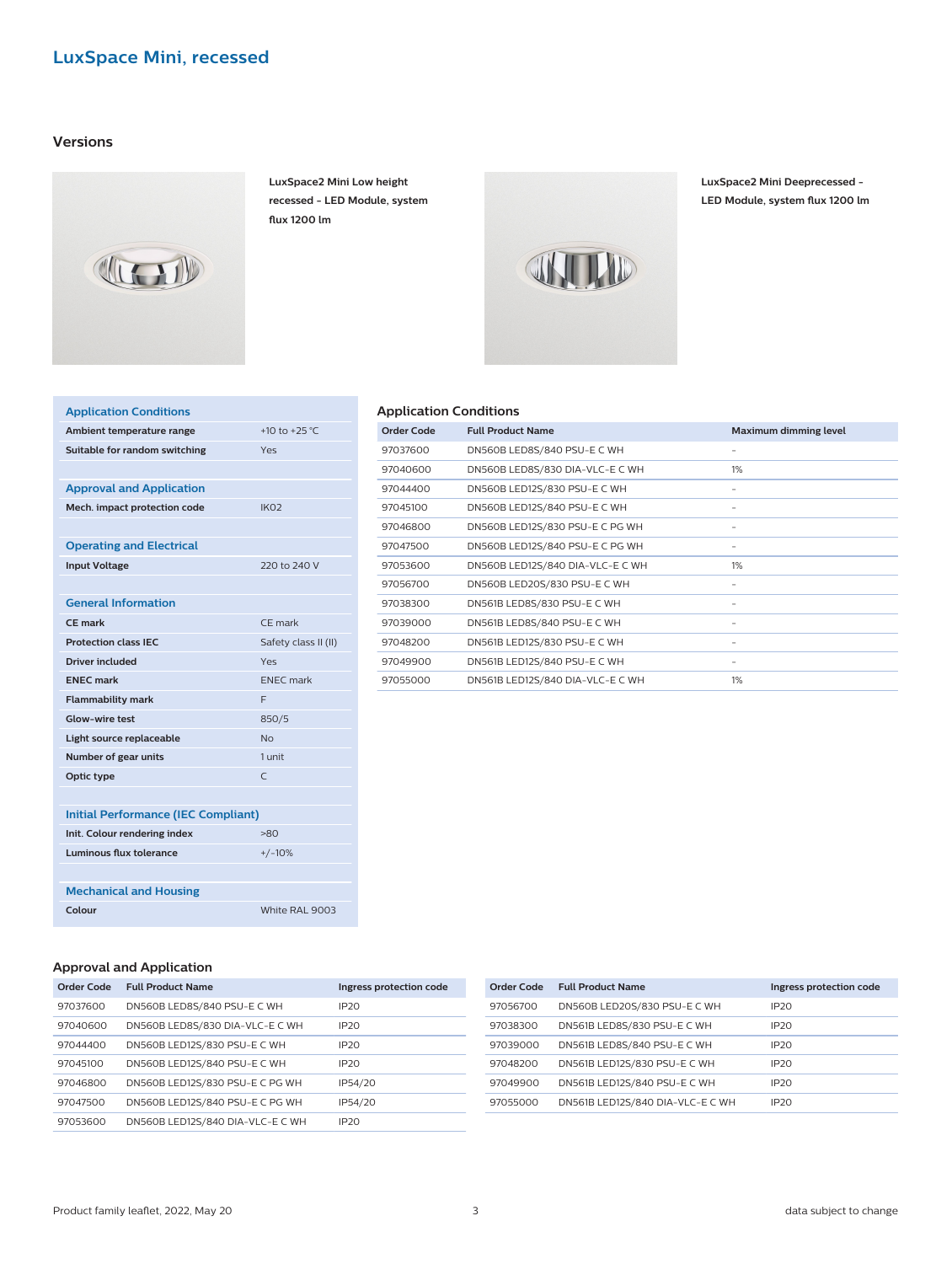#### **Controls and Dimming**

| Order Code | <b>Full Product Name</b>         | Dimmable |
|------------|----------------------------------|----------|
| 97037600   | DN560B LED8S/840 PSU-E C WH      | No.      |
| 97040600   | DN560B LED8S/830 DIA-VLC-E C WH  | Yes      |
| 97044400   | DN560B LED12S/830 PSU-E C WH     | No       |
| 97045100   | DN560B LED12S/840 PSU-E C WH     | Yes      |
| 97046800   | DN560B LED12S/830 PSU-E C PG WH  | No       |
| 97047500   | DN560B LED12S/840 PSU-E C PG WH  | No       |
| 97053600   | DN560B LED12S/840 DIA-VLC-E C WH | Yes      |

| Order Code | <b>Full Product Name</b>         | Dimmable  |
|------------|----------------------------------|-----------|
| 97056700   | DN560B LED20S/830 PSU-E C WH     | No        |
| 97038300   | DN561B LED8S/830 PSU-E C WH      | No.       |
| 97039000   | DN561B LED8S/840 PSU-E C WH      | <b>No</b> |
| 97048200   | DN561B LED12S/830 PSU-E C WH     | <b>No</b> |
| 97049900   | DN561B LED12S/840 PSU-E C WH     | No        |
| 97055000   | DN561B LED12S/840 DIA-VLC-E C WH | Yes       |

#### **General Information**

| Order Code | <b>Full Product Name</b>         | <b>Product family code</b> |
|------------|----------------------------------|----------------------------|
| 97037600   | DN560B LED8S/840 PSU-E C WH      | <b>DN560B</b>              |
| 97040600   | DN560B LED8S/830 DIA-VLC-E C WH  | <b>DN560B</b>              |
| 97044400   | DN560B LED12S/830 PSU-E C WH     | <b>DN560B</b>              |
| 97045100   | DN560B LED12S/840 PSU-E C WH     | <b>DN560B</b>              |
| 97046800   | DN560B LED12S/830 PSU-E C PG WH  | <b>DN560B</b>              |
| 97047500   | DN560B LED12S/840 PSU-E C PG WH  | <b>DN560B</b>              |
| 97053600   | DN560B LED12S/840 DIA-VLC-E C WH | <b>DN560B</b>              |

| Order Code | <b>Full Product Name</b>         | <b>Product family code</b> |
|------------|----------------------------------|----------------------------|
| 97056700   | DN560B LED20S/830 PSU-E C WH     | <b>DN560B</b>              |
| 97038300   | DN561B LED8S/830 PSU-E C WH      | <b>DN561B</b>              |
| 97039000   | DN561B LED8S/840 PSU-E C WH      | <b>DN561B</b>              |
| 97048200   | DN561B LED12S/830 PSU-E C WH     | <b>DN561B</b>              |
| 97049900   | DN561B LED12S/840 PSU-E C WH     | <b>DN561B</b>              |
| 97055000   | DN561B LED12S/840 DIA-VLC-E C WH | <b>DN561B</b>              |
|            |                                  |                            |

**Initial LED luminaire efficacy**

121 lm/W 2200 lm

131 lm/W 840 lm

140 lm/W 840 lm

127 lm/W 1350 lm

138 lm/W 1350 lm

138 lm/W 1350 lm

**Initial luminous flux**

#### **Initial Performance (IEC Compliant) (1/2)**

|                        |                     |              | Init. Corr. | <b>Initial LED</b> | <b>Initial</b> |                        |                     |                | Init. Corr. |
|------------------------|---------------------|--------------|-------------|--------------------|----------------|------------------------|---------------------|----------------|-------------|
|                        | <b>Full Product</b> | Initial      | Colour      | luminaire          | luminous       |                        | <b>Full Product</b> | <b>Initial</b> | Colour      |
| <b>Order Code Name</b> |                     | chromaticity | Temperature | efficacy           | flux           | <b>Order Code Name</b> |                     | chromaticity   | Temperature |
| 97037600               | <b>DN560B</b>       | (0.38, 0.38) | 4000 K      | 140 lm/W           | 840 lm         | 97056700               | <b>DN560B</b>       | (0.43, 0.40)   | 3000 K      |
|                        | LED8S/840           | SDCM < 2     |             |                    |                |                        | LED20S/830          | SDCM < 2       |             |
|                        | PSU-E C WH          |              |             |                    |                |                        | PSU-E C WH          |                |             |
| 97040600               | <b>DN560B</b>       | (0.43, 0.40) | 3000 K      | 131 lm/W           | 840 lm         | 97038300               | <b>DN561B</b>       | (0.43, 0.40)   | 3000 K      |
|                        | LED8S/830           | SDCM < 2     |             |                    |                |                        | LED8S/830           | SDCM < 2       |             |
|                        | DIA-VLC-EC          |              |             |                    |                |                        | PSU-E C WH          |                |             |
|                        | WH                  |              |             |                    |                | 97039000               | <b>DN561B</b>       | (0.38, 0.38)   | 4000 K      |
| 97044400               | <b>DN560B</b>       | (0.43, 0.40) | 3000 K      | 127 lm/W           | 1350 lm        |                        | LED8S/840           | SDCM < 2       |             |
|                        | LED12S/830          | SDCM < 2     |             |                    |                |                        | PSU-E C WH          |                |             |
|                        | PSU-E C WH          |              |             |                    |                | 97048200               | <b>DN561B</b>       | (0.43, 0.40)   | 3000 K      |
| 97045100               | <b>DN560B</b>       | (0.38, 0.38) | 4000 K      | 138 lm/W           | 1350 lm        |                        | LED12S/830          | SDCM < 2       |             |
|                        | LED12S/840          | SDCM < 2     |             |                    |                |                        | PSU-E C WH          |                |             |
|                        | PSU-E C WH          |              |             |                    |                | 97049900               | <b>DN561B</b>       | (0.38, 0.38)   | 4000 K      |
| 97046800               | <b>DN560B</b>       | (0.43, 0.40) | 3000 K      | 127 lm/W           | 1350 lm        |                        | LED12S/840          | SDCM < 2       |             |
|                        | LED12S/830          | SDCM < 2     |             |                    |                |                        | PSU-E C WH          |                |             |
|                        | PSU-E C PG          |              |             |                    |                | 97055000               | <b>DN561B</b>       | (0.38, 0.38)   | 4000 K      |
|                        | WH                  |              |             |                    |                |                        | LED12S/840          | SDCM < 2       |             |
| 97047500               | <b>DN560B</b>       | (0.38, 0.38) | 4000 K      | 138 lm/W           | 1350 lm        |                        | DIA-VLC-EC          |                |             |
|                        | LED12S/840          | SDCM < 2     |             |                    |                |                        | WH                  |                |             |
|                        | PSU-E C PG          |              |             |                    |                |                        |                     |                |             |
|                        | WH                  |              |             |                    |                |                        |                     |                |             |
| 97053600               | <b>DN560B</b>       | (0.38, 0.38) | 4000K       | 138 lm/W           | 1350 lm        |                        |                     |                |             |
|                        | LED12S/840          | SDCM < 2     |             |                    |                |                        |                     |                |             |
|                        | DIA-VLC-EC          |              |             |                    |                |                        |                     |                |             |
|                        | WH                  |              |             |                    |                |                        |                     |                |             |

#### **Initial Performance (IEC Compliant) (2/2)**